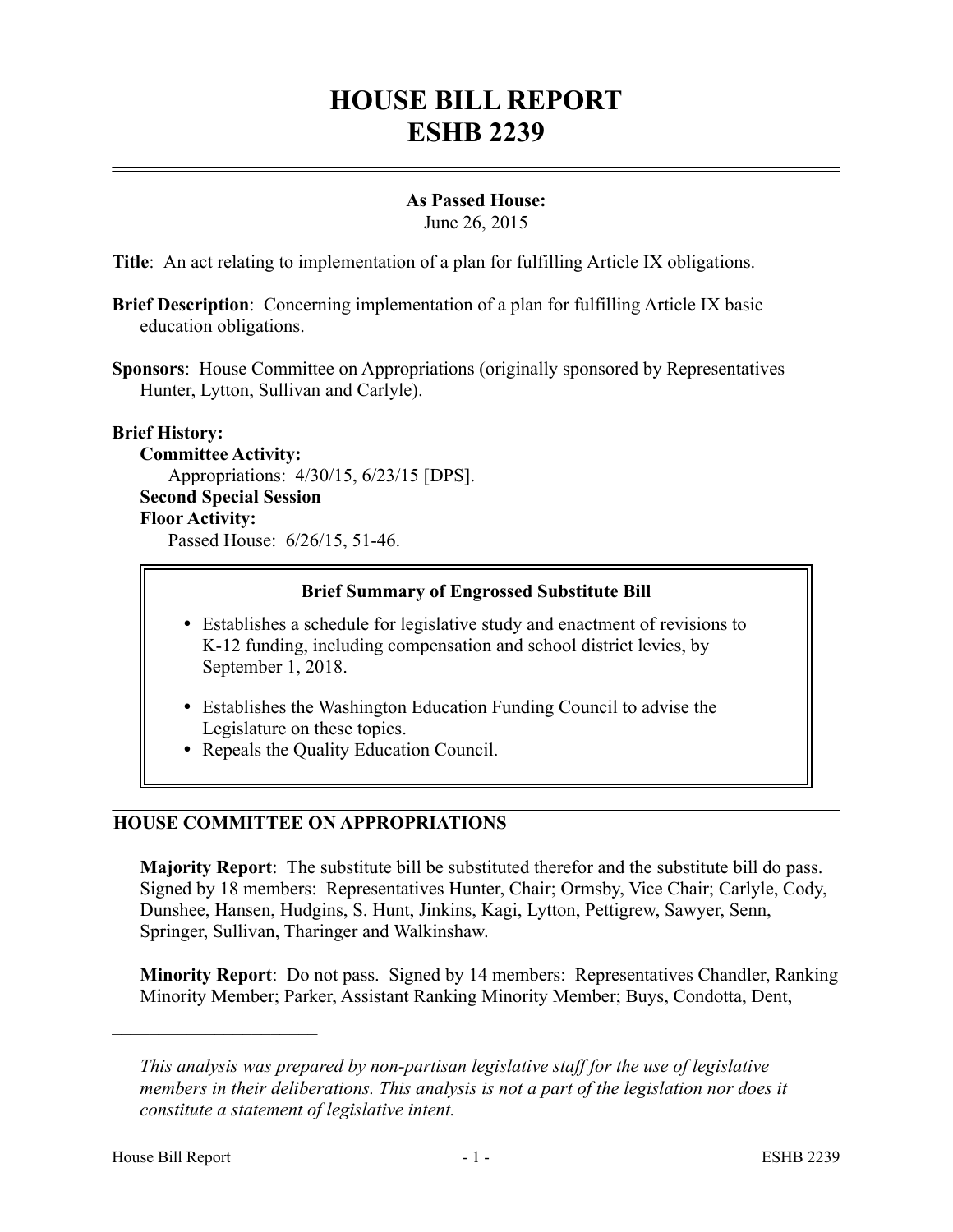Haler, Harris, G. Hunt, MacEwen, Magendanz, Schmick, Stokesbary, Taylor and Van Werven.

**Minority Report**: Without recommendation. Signed by 1 member: Representative Wilcox, Assistant Ranking Minority Member.

**Staff**: Jessica Harrell (786-7349).

#### **Background**:

#### Basic Education Funding Formulas.

Under the prototypical school formula established in Engrossed Substitute House Bill (ESHB) 2261 (2009) and Substitute House Bill 2776 (2010), the state allocates funding to the state's 295 school districts for implementation of the state's program of basic education. These bills called for phased-in implementation of specified enhancements to the basic education program and the funding to support it. Three of these enhancements have not yet been fully implemented: (1) specified increases in funding for materials, supplies, and operating costs (MSOC) by the 2015-16 school year; (2) full funding of class size reductions for grades kindergarten through 3 (K-3) by the 2017-18 school year; and (3) statewide implementation of all-day kindergarten, also by the 2017-18 school year.

# School District Employee Compensation.

*State Allocations.* Funding to support salaries for the classified and administrative staff allocated through the prototypical school funding formula is specified in the omnibus operating appropriations act. Funding for certificated instructional staff (CIS) is allocated based on a "grid" which provides salary values that increase based on educational credit and years of service. Each district's CIS allocation is based on its "staff mix", that is, the distribution on the state salary grid of the CIS hired by the district. In addition, the state allocates a salary rate for classified staff and a salary rate for administrative staff in each district.

*State Restrictions on CIS Salaries.* In general, state salary funding is for allocation purposes only, and school districts are not required to hire staff according to the prototypical school staffing formula, nor are they required to pay CIS salaries according to the state CIS salary grid. Instead, actual CIS salaries are determined by each district's collective bargaining agreements.

However, the state places some restrictions on actual salaries districts may pay. First, a district may not pay CIS less than the lowest salary on the state grid for a bachelor's or master's degree and zero years of service. Second, a district's actual average CIS salary may not exceed the district's actual average salary that is allocated under the state formula. Third, CIS salaries in the basic education program must be consistent with CIS salaries in other programs. Finally, CIS salaries may exceed these limits only by separate contract for additional time, responsibility, or incentive (TRI). Under the TRI restrictions, supplemental contracts may not be used to pay for services that are part of the state's program of basic education.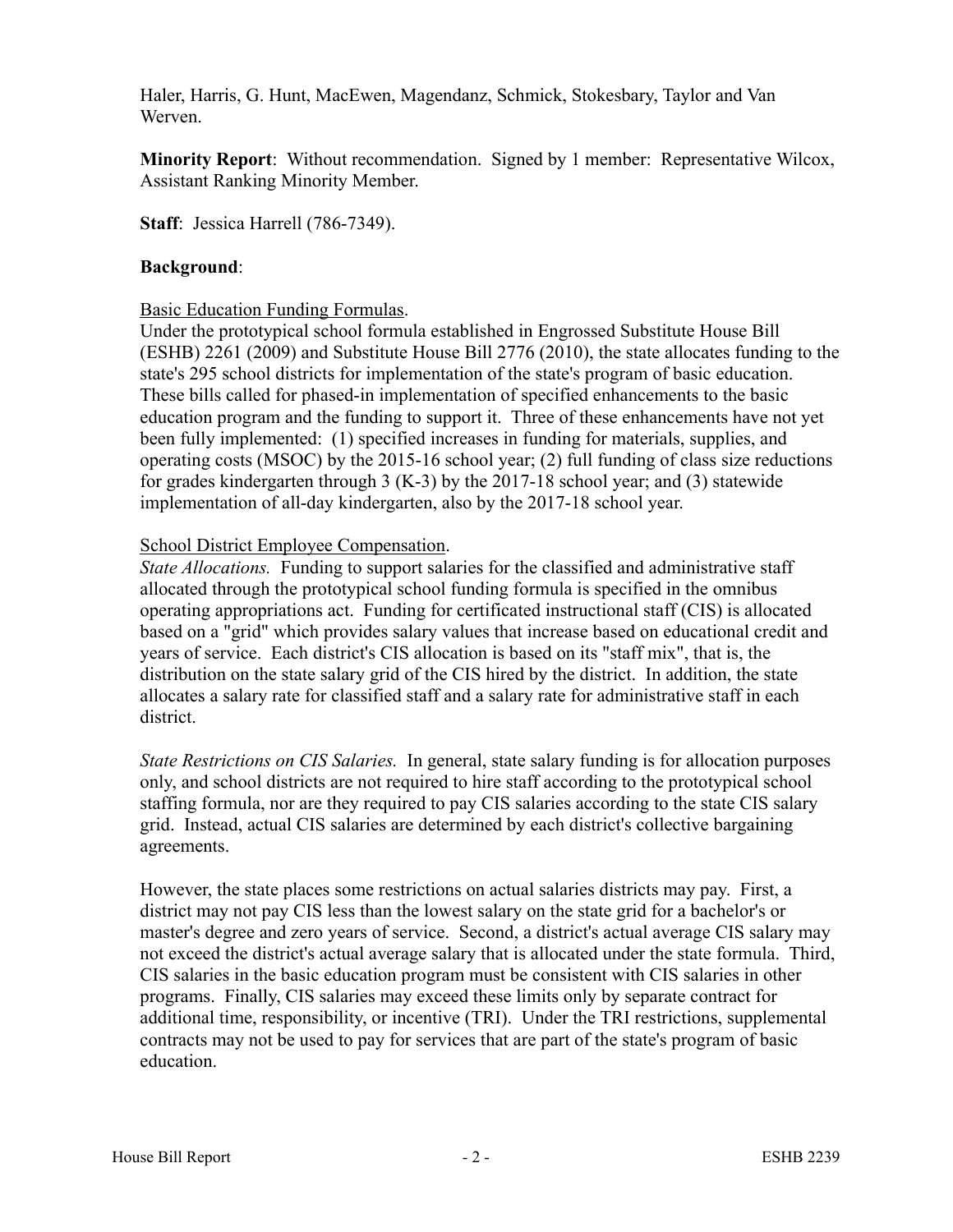*Salary Enhancements.* Engrossed Substitute House Bill 2261 expressed intent to enhance allocations for school district employee compensation by 2018. A report issued in 2012 by a Compensation Technical Working Group (Group) recommended that allocations be based on market-rate salaries for comparable occupations, as identified by a study commissioned by the Group.

# State and Local Property Tax Levies for Schools.

*State property tax levy for common schools.* The state levies a property tax for common schools. (Total state allocations for common schools substantially exceed revenues from the state property tax, however.) In statute, the rate of the state property tax levy is \$3.60 per \$1,000 of assessed value. Due to statutory growth restrictions on the state property tax levy, the actual effective levy rate for taxes due in calendar year 2015 is \$2.19 per \$1,000 of assessed value. Like other property taxes, including school district levies, the state property tax is levied and collected on a calendar-year basis.

*School District Excess Levies.* Upon voter approval, school districts are authorized to collect levies above the 1 percent constitutional property tax limit. School district voters may approve maintenance and operations (M&O) levies for up to four years, capital levies for up to six years, and bond levies for the life of the bonds. Under the rulings of the state Supreme Court, M&O levies may be used only for "enrichments" beyond the program of basic education, and the state may not cause school districts to rely on local levies for the support of the state's basic education program.

A school district's maximum M&O levy amount is determined by the district's levy base and levy percentage. Generally speaking, a district's annual levy base is its state and federal funding for the prior school year, adjusted for inflation. Until calendar year 2018, the levy percentage for most school districts is 28 percent, which means that each calendar year districts may collect up to 28 percent of their levy base. (Some districts are "grandfathered" at a higher levy percentage.) Beginning in calendar year 2018, the levy percentage drops to 24 percent.

# Local Effort Assistance.

Under the state's program of local effort assistance (LEA), also known as levy equalization, the state provides additional funding to school districts that are at a relative disadvantage in raising M&O levies due to relatively low property values. Local effort assistance is not part of the basic education program. Currently, 207 districts receive LEA.

# *McCleary* Ruling and Subsequent Orders.

In the 2012 *McCleary* ruling, the state Supreme Court invalidated the state's pre-ESHB 2261 funding formulas and determined that the state had failed to fulfill its constitutional duty to make ample provision for the education of all children. Among other things, the court determined that the state funding formulas failed to allocate sufficient funding to hire and retain staff to implement the state's program of education. In subsequent orders, the court has directed the Legislature to provide the court with a year-by-year plan to implement all aspects of ESHB 2261.

# Quality Education Council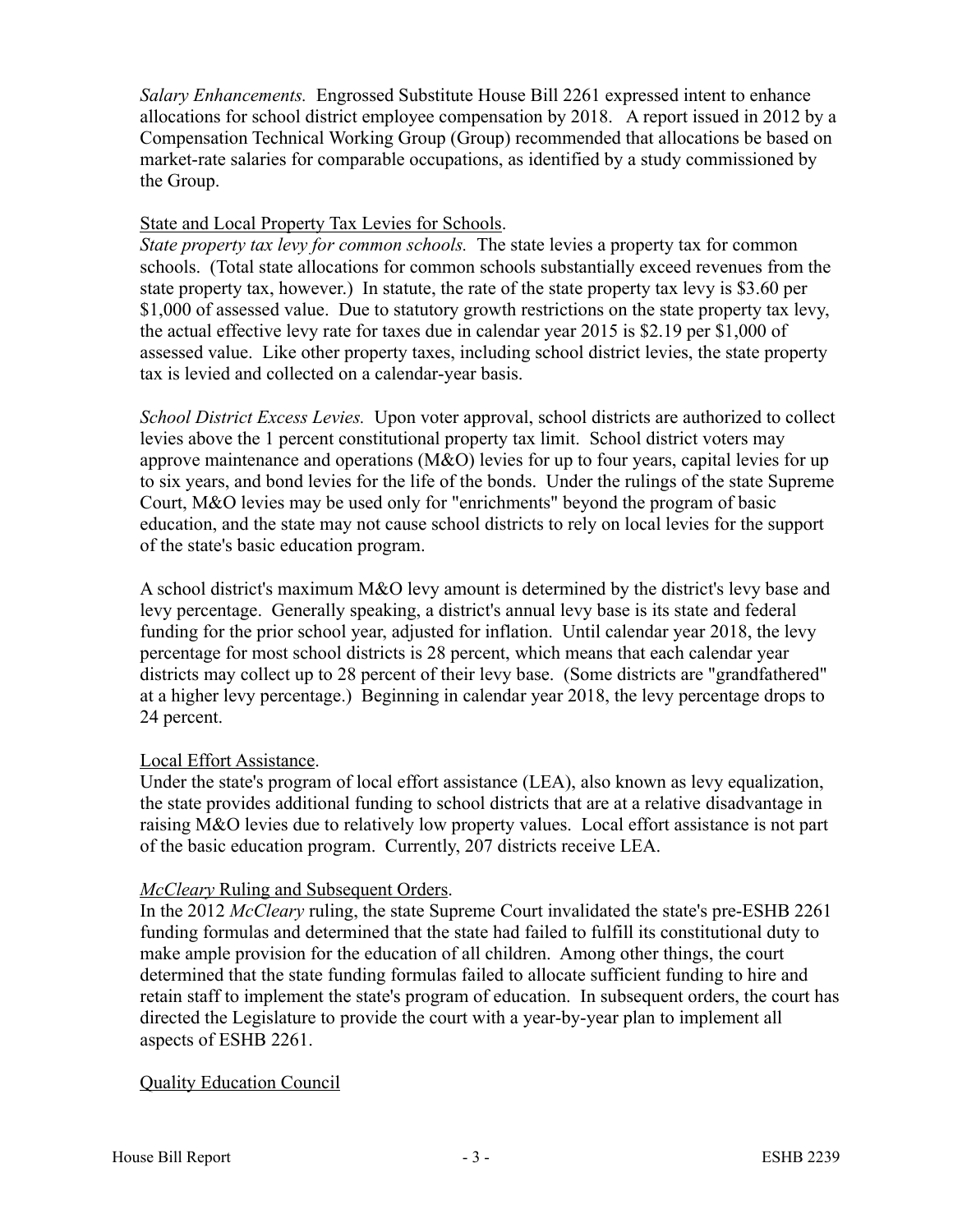Legislation adopted in 2009 established the Quality Education Council (QEC) and tasked it with informing and making strategic recommendations on the ongoing implementation of the program of Basic Education and the funding to support it. The QEC is composed of the Superintendent of Public Instruction (SPI) and representatives from the Legislature, the State Board of Education, the Department of Early Learning, the Professional Educator Standards Board (PESB), the Educational Opportunity Gap Oversight and Accountability Committee (Opportunity Gap Committee), and the Office of the Governor.

The QEC has submitted annual reports to the Legislature, including various recommendations intended to close the educational opportunity gap; improve supplemental instruction through the Learning Assistance Program (LAP), the Transitional Bilingual Instructional Program (TBIP), and the Highly Capable Program (HCP); and support education professionals, including through programs that encourage diverse populations to become teachers. The QEC has also examined issues related to Early Learning and the state funding formula for the TBIP in response to specific legislative assignments.

#### **Summary of Engrossed Substitute Bill**:

#### Findings and Intent.

The Legislature acknowledges both the court's *McCleary* ruling on salary allocations and the court's call for an implementation plan. The Legislature explains that both the House of Representatives and Senate budget proposals for 2015-17 meet statutory requirements by fully funding MSOC in the 2015-16 school year, by fully funding all-day kindergarten one year ahead of schedule, and by continuing to phase in funding for K-3 class size reduction, with full implementation planned for the 2017-18 school year.

The Legislature declares that increased state salary allocations are a necessary part of a constitutional solution, but not a complete solution. As a starting point for reviewing salary allocation, the Legislature finds that the review process should begin with an assumption that a minimum of 90 percent of total statewide school district salary expenditures for statefunded employees represents the minimum salary cost of the state's program. The Legislature requires further deliberation and analysis, as well as sufficient lead time to align any property tax-based solution with the state budget. The Legislature declares that there is a need for further study of: TRI contracts; state salary allocations, including regionalization and the possible simplification or elimination of the state salary grid; the "enrichments" that may be funded with local levies; the role of LEA; the appropriate amount of school district levies; and the relation of school district levies to the state property tax.

#### Definitions.

The following terms are defined: consumer price index; council; enrichment; levy equalization; local levies; localization; 90 percent minimum; state-funded employees; state's program of basic education; and TRI.

# Washington Education Funding Council Established.

The Washington Education Funding Council (WEFC) is created to advise the Legislature as the Legislature moves toward full implementation of ESHB 2261 by September 1, 2018. Under the specified timeline, the WEFC must provide the Legislature with recommended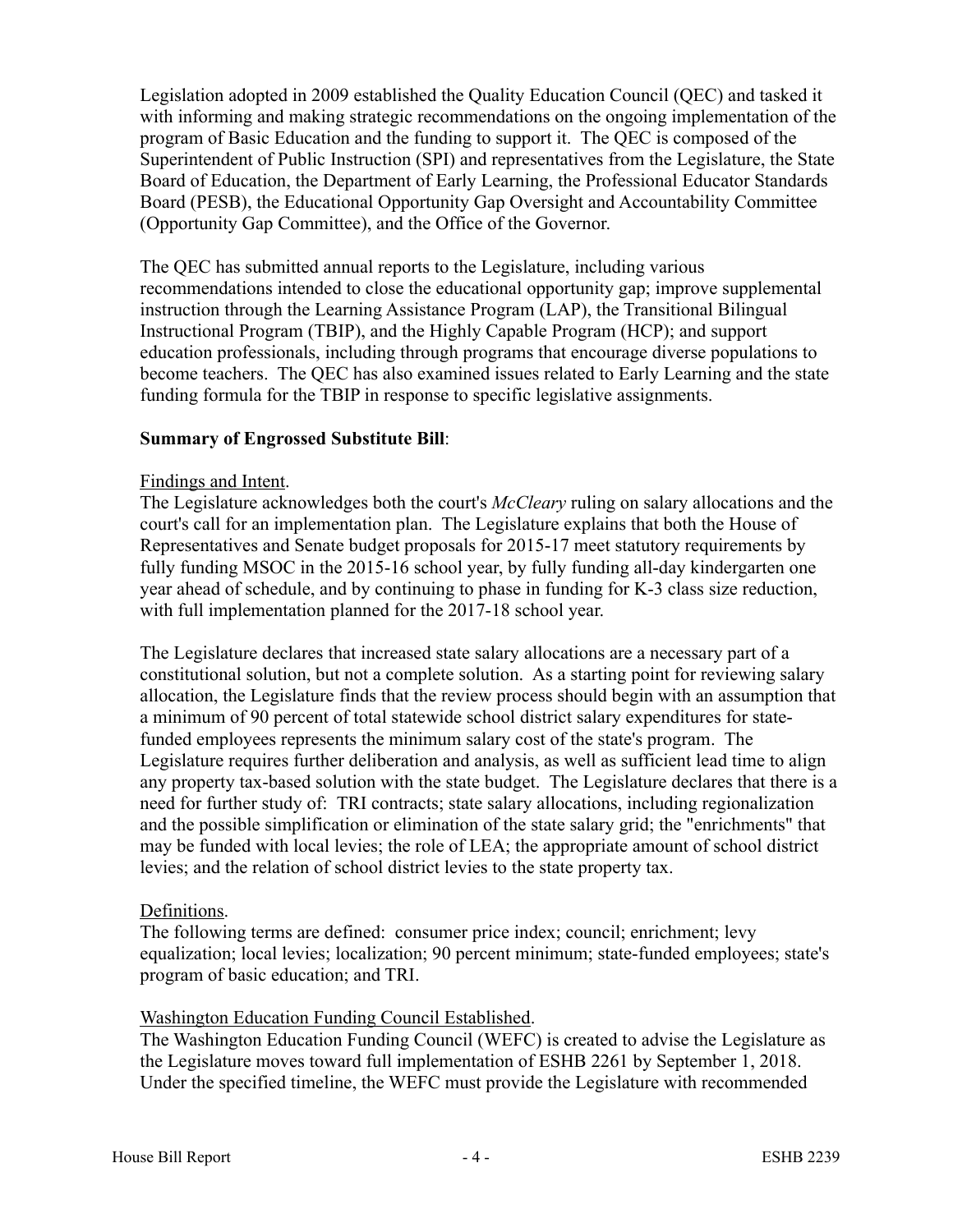changes to state salary allocation formulas, school district levies, LEA, and state property tax laws or other state tax laws.

The WEFC is comprised of 11 members: four members of each chamber of the Legislature; the Governor or designee; the State Treasurer or designee; and the Superintendent of Public Instruction or designee. The WEFC is staffed by committee staff of the Senate and the House of Representatives, and the WEFC may also establish technical working groups to advise it on technical and practical aspects of proposed policies or formulas. Recommendations of the WEFC require the approval of eight of the 11 members.

Timeline for WEFC Recommendations and Actions of the Legislature.

A timeline is established for research, recommendations, and legislation to implement ESHB 2261 by September 1, 2018. Due dates are prescribed for the WEFC recommendations and for enactments of the Legislature.

*2015 WEFC Recommendations.* By December 1, 2015, the WEFC must provide the Legislature and Governor with recommendations on:

- 1. research on the use of TRI contracts, other factors that affect use of supplemental contracts, and local levy expenditures;
- 2. a definition of "enrichment" that may be provided with local levies;
- 3. protections to ensure that local levies are spent only for enrichment;
- 4. statewide minimum and average CIS salaries, with recommendations on methodologies for regionalizing allocations;
- 5. local effort assistance; and
- 6. amount of and mechanisms for state allocations for health insurance benefits.

*2016 Enactments of the Legislature.* By June 30, 2016, the Legislature must enact laws that:

- 1. effective September 1, 2018, define "enrichment," define the use of levy funding for salary supplements, and establish protections to ensure that levy expenditures are beyond the state's basic education program;
- 2. quantify the portion of locally funded salaries that are the responsibility of the state's program of basic education and provide direction for a new state salary model;
- 3. establish preliminary guidance for a new salary model with regionalization;
- 4. establish preliminary policy guidance for school district levies for collection beginning in calendar year 2018;
- 5. establish preliminary policy guidance for LEA; and
- 6. establish preliminary guidance for the amount of and mechanisms for state allocations for health benefits.

*2016 WEFC Recommendations.* By November 15, 2016, the WEFC must provide the Legislature with recommendations on:

- 1. quantification of a state salary allocation model for implementation in the 2018-19 school year, including regionalization and methods for future adjustment;
- 2. quantification of school district levies;
- 3. whether changes to levies should result in changes to the state property tax;
- 4. other sources of state revenue to support ESHB 2261, including but not limited to a carbon pollution tax, business and occupation taxes, sales or capital gains tax; and
- 5. quantification of a LEA formula.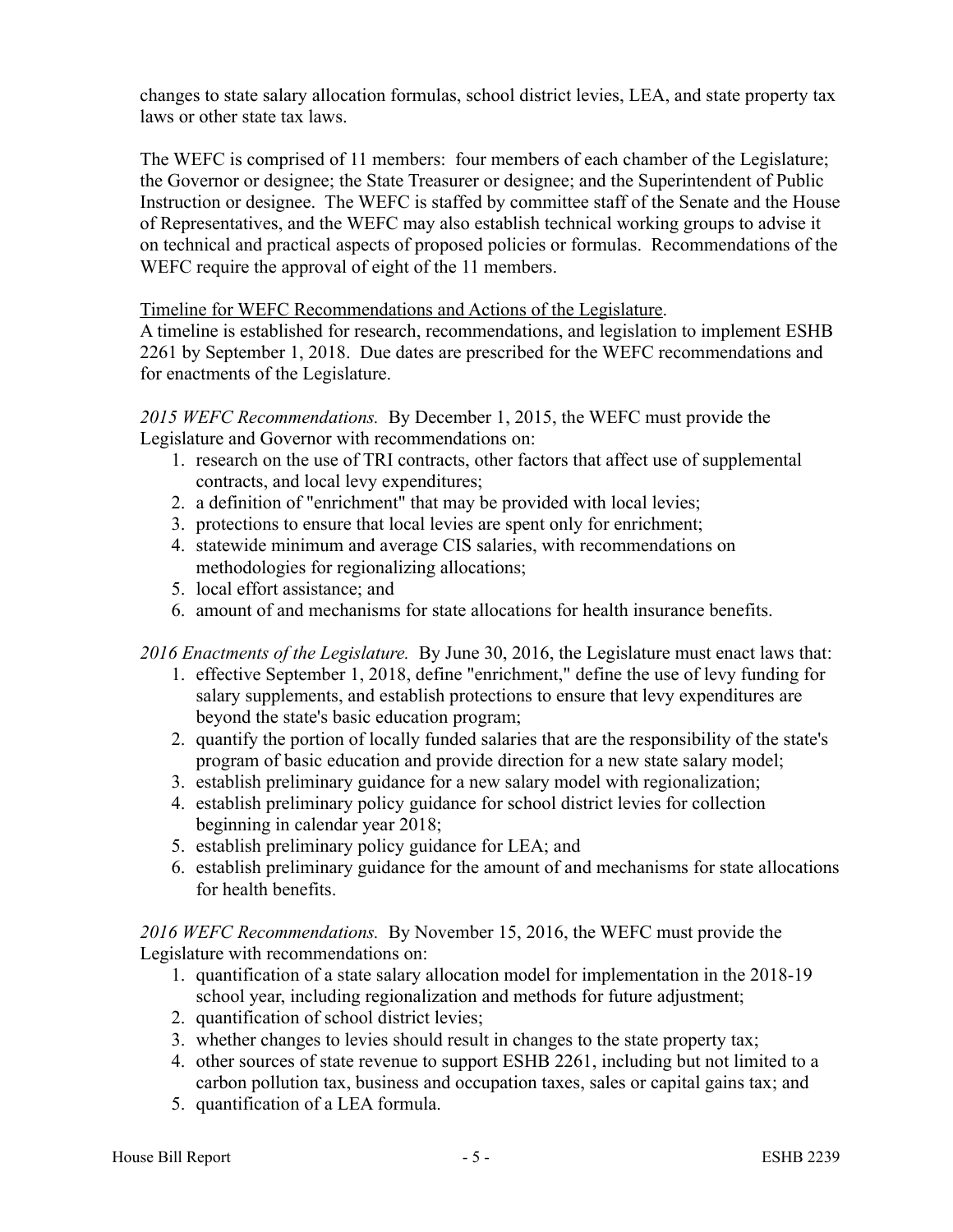*2017 Enactments of the Legislature.* By June 30, 2017, the Legislature must enact laws that:

- 1. provide a new salary allocation model and appropriate funding under this model for the 2018-19 school year;
- 2. consider whether new state revenue laws, including state property or other taxes, are needed, and if changes to the state property tax are enacted, provide for transitional state and school district levies for calendar year 2018;
- 3. establish school district levies for 2018 and thereafter;
- 4. establish LEA formulas and appropriates for those formulas; and
- 5. appropriate funds for health benefits that are based on the rate the state appropriates for state employees.

# Quality Education Council.

The Quality Education Council is eliminated and statutory references to it are repealed.

#### **Appropriation**: None.

**Fiscal Note**: Not requested.

**Effective Date**: The bill contains an emergency clause and takes effect immediately.

#### **Staff Summary of Public Testimony**:

(In support) The three bills and the proposal that were heard in the earlier work session are deeply technical. This bill lays out the questions and presents a way to try to resolve this in public, after two years of private efforts have not been fruitful.

Through local levies, local taxpayers must be able to fund enrichment. Senate Bill 6109 sets a higher standard with respect to what is enrichment, and it is questionable whether a district could run a summer program under this standard. Senate Bill 6104 and House Bill 2239 each provide mechanisms to study this issue over the interim. The fact that the Legislature is seriously addressing this issue is appreciated. This must be done correctly. Under Senate Bill 6109, Tacoma Public Schools stands to lose \$16 million. Under Senate Bill 6103, Tacoma's loss would be \$21 million. Such losses would impact the high schools such as the Lincoln Center, the School of the Arts and the Science and Math Institute, as well as Montessori and preschool programs.

(In support with concerns) House Bill 2239 addresses the right corrections, and sets appropriate deadlines, but the time to do something is sooner rather than later. The plans should be melded to make the best plan. It will take time to implement, and as implementation begins, necessary corrections can be made. House Bill 2239 is a good backup if there is no agreement, but it may not satisfy the court. House Bill 2239 sounded more appealing in light of the complexity of all of the many issues, as heard during the work session on the various other bills and proposal. It makes sense to take time during the interim to resolve the issues identified in other legislation. House Bill 2239 asks the right questions. Perhaps, there are some things that could be done this session, such as health benefits.